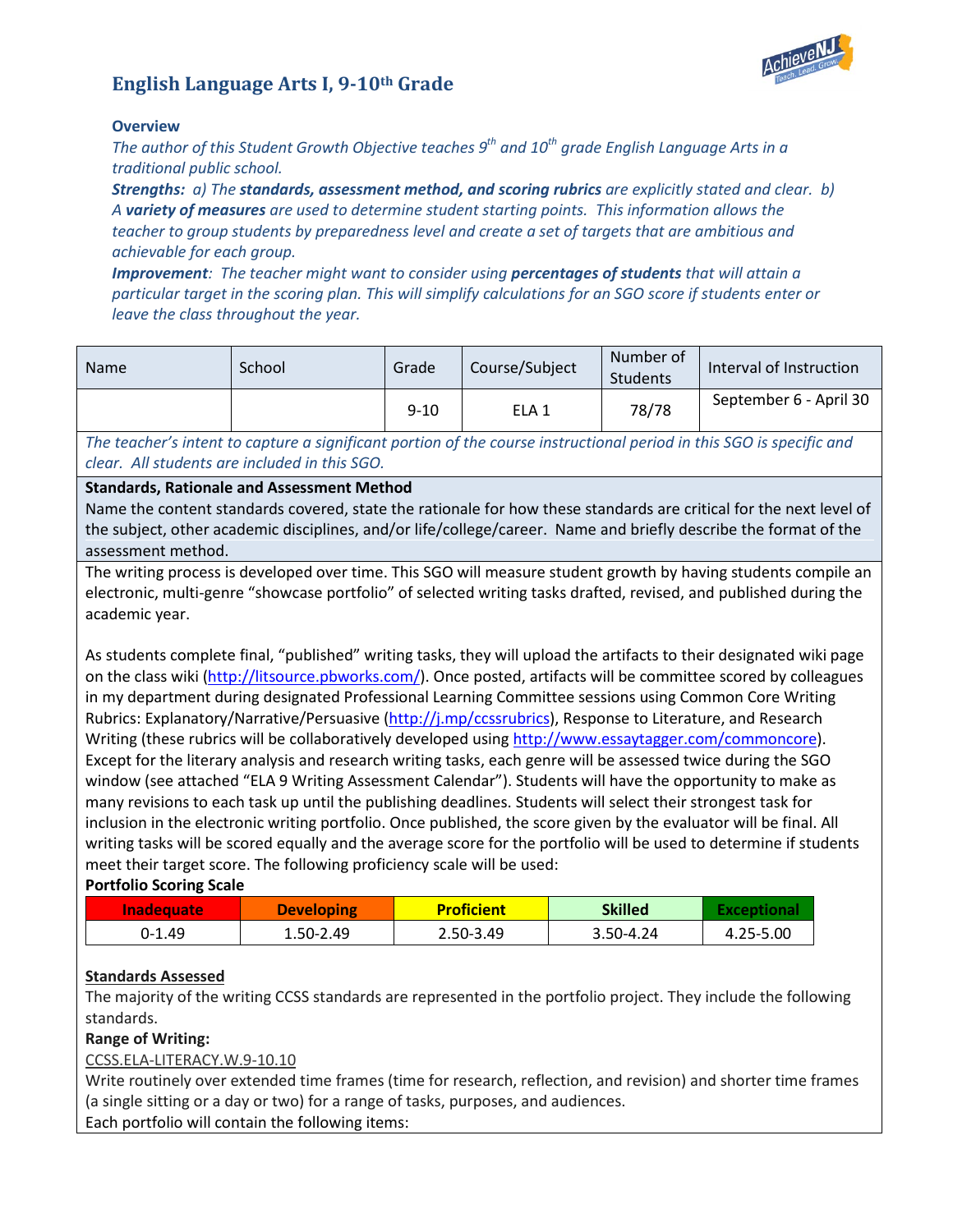## **Persuasive**

#### [CCSS.ELA-LITERACY.W.9-10.1](http://www.corestandards.org/ELA-Literacy/W/9-10/1/)

Write arguments to support claims in an analysis of substantive topics or texts, using valid reasoning and relevant and sufficient evidence.

## **Informative/Explanatory**

[CCSS.ELA-LITERACY.W.9-10.2](http://www.corestandards.org/ELA-Literacy/W/9-10/2/)

Write informative/explanatory texts to examine and convey complex ideas, concepts, and information clearly and accurately through the effective selection, organization, and analysis of content.

# **Narrative**

[CCSS.ELA-LITERACY.W.9-10.3](http://www.corestandards.org/ELA-Literacy/W/9-10/3/)

Write narratives to develop real or imagined experiences or events using effective technique, well-chosen details, and well-structured event sequences.

## **Literary Analysis**

[CCSS.ELA-LITERACY.W.9-10.9](http://www.corestandards.org/ELA-Literacy/W/9-10/9/)

Draw evidence from literary or informational texts to support analysis, reflection, and research.

# **Research**

[CCSS.ELA-LITERACY.W.9-10.7](http://www.corestandards.org/ELA-Literacy/W/9-10/7/)

Conduct short as well as more sustained research projects to answer a question (including a self-generated question) or solve a problem; narrow or broaden the inquiry when appropriate; synthesize multiple sources on the subject, demonstrating understanding of the subject under investigation.

# **Publishing**

[CCSS.ELA-LITERACY.W.9-10.6](http://www.corestandards.org/ELA-Literacy/W/9-10/6/)

Use technology, including the Internet, to produce, publish, and update individual or shared writing products, taking advantage of technology's capacity to link to other information and to display information flexibly and dynamically.

*Standards: The standards that will be taught and assessed in the course are clearly stated. The course captures a significant portion writing CCSS for the grade levels included in the SGO.*

*Assessment: The teacher clearly states the assessment method that will be used at the end of the SGO period. The portfolio assessment is grounded in standards and multiple rigorous rubrics are used to provide meaningful feedback. The approach of having multiple educators weigh into the scoring process will help the students get more robust feedback and enable stronger score validity, given the inherent subjective nature of scoring writing tasks. Rubrics and the assessment schedule are linked to this form which will assist in conversations with the administrator.*

#### **Starting Points and Preparedness Groupings**

State the type of information being used to determine starting points and summarize scores for each type by group. Add or subtract columns and rows as needed to match number of preparedness groups and types of Information used.

|                           | Information #1                                        | <b>Information #2</b> | <b>Information #3</b> |  |
|---------------------------|-------------------------------------------------------|-----------------------|-----------------------|--|
| <b>Preparedness Group</b> | NJASK 8 Writing (out of 18<br><b>Baseline writing</b> |                       | Indicators of Future  |  |
|                           | points possible)                                      | assessments           | <b>Success</b>        |  |
| High                      | $\geq$ 15                                             | 4/5                   | $2 - 3$               |  |
| <b>Medium</b>             | $9 - 14$                                              | 3/5                   | 1-2                   |  |
| Low                       | 28                                                    | 2/5                   | በ-1                   |  |

*Using multiple data points including NJASK 8 scores, current grades and future markers of success provides a detailed picture of how well prepared students are for learning in terms of content knowledge and skills. Suggestion: a) The teacher may want to describe how a student who falls into multiple categories will be grouped. For example, where students could be placed in two or more preparedness groups, baseline writing assessment average has most weight. b) The teacher might consider attaching a rubric to indicate what is included in the indicators of future success information, e.g. [sample rubric.](http://www.state.nj.us/education/AchieveNJ/teacher/SampleRubricForImportantMarkersOfFutureSuccess.pdf)*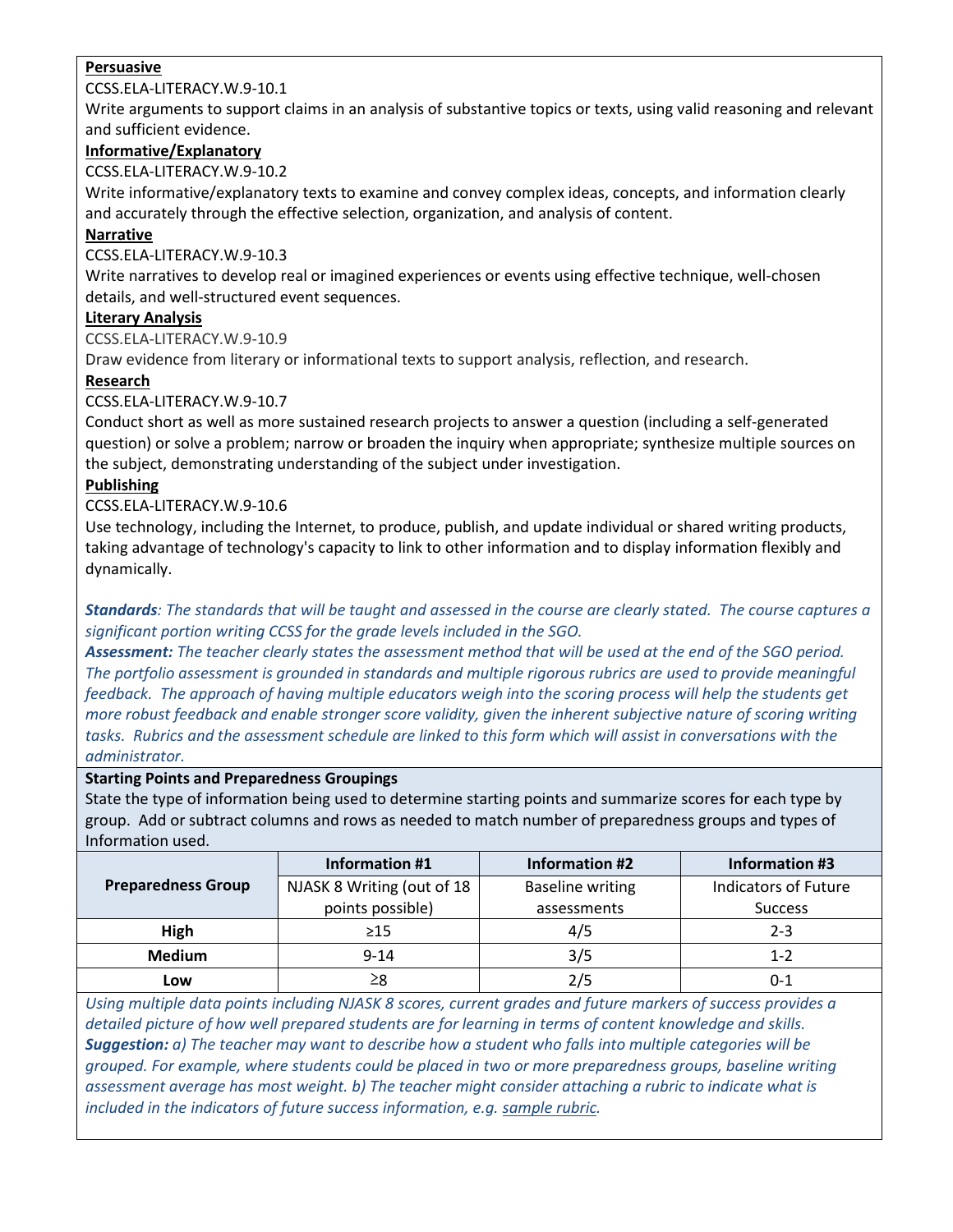### **Student Growth Objective** State simply what percentage of students in each preparedness group will meet what target in the space below, e.g. "75% of students in each group will meet the target score." Describe how the targets reflect ambitious and achievable scores for these students. Use the table to provide more detail for each group. Add or delete group rows as needed. 75% of students in each preparedness group will meet the average target portfolio score. **Preparedness Group (e.g. Low, Medium, High) Number of Students in Each Group Target Score on SGO Assessment High Branch Bigh** 8/78 **Exceptional (Average score: >4.24) Medium**  $\vert$  22/78 Skilled (Average score: >3.49) **Low 18/78** Proficient (Average score: >2.49) *It is very clear how many students will accomplish what by when. Recognizing that students start the year at different levels, a set of ambitious and achievable targets have been established for all students using a differentiated approach.* Scoring Plan State the projected scores for each group and what percentage of students will meet this target at each attainment level. **Preparedness Group Student Target Score Teacher SGO Score Based on Percent of Students Achieving Target Score Exceptional (4) Full (3) Partial (2) Insufficient (1) High** | Exceptional | 7-8 | 5-6 | 3-4 | <3 **Medium |** Skilled | 20-22 | 15-19 | 11-14 | <14 **Low** Proficient | 41-48 | 32-40 | 24-31 | <24 *The scoring plan is clear, logical, and aligns with the SGO statement and other information on this form.* Approval of Student Growth Objective Administrator approves scoring plan and assessment used to measure student learning. Teacher **Example 20** Signature Evaluator \_\_\_\_\_\_\_\_\_\_\_\_\_\_\_\_ Signature \_\_\_\_\_\_\_\_\_\_\_\_\_\_\_\_\_\_\_\_ Date Submitted: Date Approved: Results of Student Growth Objective Summarize results using weighted average as appropriate. Delete and add columns and rows as needed. **Preparedness Group # Students at Target Score Teacher SGO Score Weight (based on students per group) Weighted Score Total Teacher SGO Score High** 3 2 .10 0.4 **Medium** 20 4 .28 .28 .1.12 3.38 **Low | 35 | 3 | .62 | 1.86 Notes** Describe any changes made to SGO after initial approval, e.g. because of changes in student population, other unforeseen circumstances, etc. **Review SGO at Annual Conference**

Describe successes and challenges, lessons learned from SGO about teaching and student learning, and steps to improve SGOs for next year.